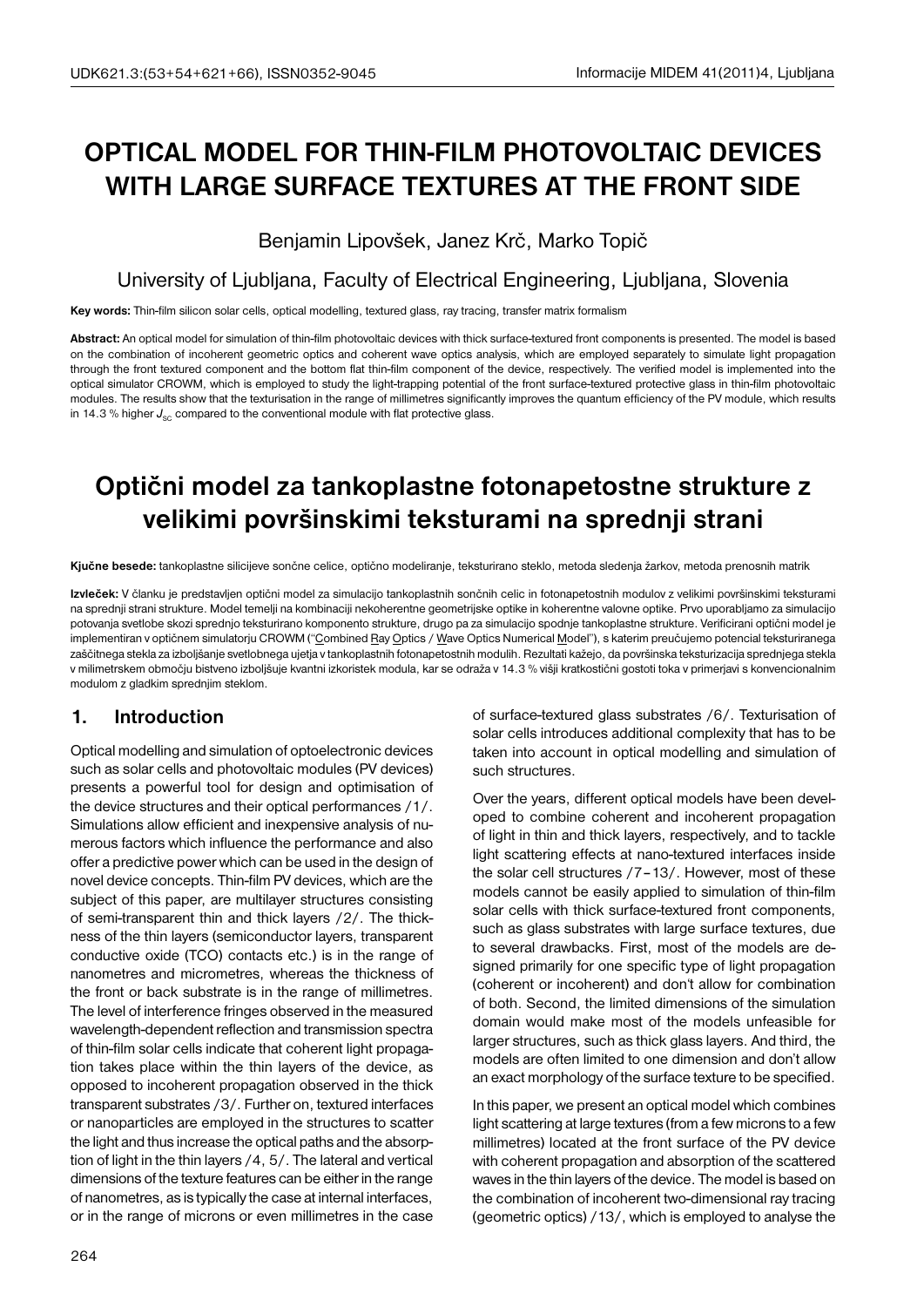thick front substrate, and coherent one-dimensional transfer matrix formalism (wave optics) /14/, which is used for the bottom thin-film component of the device. The development of the model (i.e. the mathematical procedures and the physical background) will be described in detail in Section 2, and verification of the model with other verified optical simulators will be presented in the first part of Section 3. Finally, the developed optical model will be employed to simulate *a*-Si:H PV modules with thick protective glass at the front side, including large front surface textures. The beneficial effects of the texturisation with respect to an improved light trapping within the solar cells will be demonstrated.

## **2. Development of the optical model**

The developed optical model is based on the combination of two fundamentally different numerical methods for the analysis of light propagation, which are applied separately to different parts of the simulated PV device (Fig. 1). The front part of the device (i.e. the incident medium and the thick surface-textured front layer) is treated by means of two-dimensional ray tracing /13/, where geometric optics approach is used to determine the angles and the intensities of light rays reflected or transmitted at the front textured interface. Within the thick front layer, completely incoherent propagation of light rays without any interference effects is assumed, which is justified since both the thickness of the front layer and the dimensions of the texture features are much larger  $(> 10 \mu m)$  than the effective wavelength of light. The surface texture is assumed to be periodic or quasi-periodic, in which case one period of the texture is included in the simulation while periodic boundary conditions are applied to the lateral borders. The bottom, thinfilm part of the PV device (i.e. the flat thin-film multilayer stack), on the other hand, is analysed by means of the transfer matrix formalism /14/. Transfer matrix formalism is a one-dimensional approach from wave optics which allows the analysis of fully coherent light propagation through the thin-film system under arbitrary incident angles, taking into account constructive and destructive interference of the forward and backward propagating waves. In the following sections, both approaches – geometric ray tracing





and thin-film wave optics – and their combination into one efficient optical model are described in detail.

#### **2.1 Ray tracing**

The incident illumination in the form of a plane wave is applied from the incident medium at the top border of the simulation domain, following an arbitrary incident angle. The full spectrum of the incident illumination is discretised into a number of monochromatic spectral components, and the simulation then takes place separately for each component (wavelength). Furthermore, the incident illumination is divided into the transverse-electric (TE) and the transverse-magnetic (TM) polarisation relative to the horizontal plane parallel to the interfaces in the thin-film stack. An arbitrary power ratio between the TE and TM polarised incident light can be chosen. All the calculations are performed separately for the TE and TM parts, and they are only combined at the end to produce the final results (see Section 2.3).

Simulation for a single monochromatic spectral component (wavelength λ) begins by dividing the total power of the component among a number of coherent parallel incident rays (separately for TE and TM), which are distributed evenly across the width of the simulation domain (in Fig. 1, only one incident ray is plotted schematically). The basic quantity that is used to define the light rays/waves propagating through the simulated structure is the electric field *E*, which is represented as a complex number (magnitude and phase). The electric fields corresponding to the incident rays are initialised according to Eq. 1,

$$
E_{in} = \sqrt{\Re\left\{\frac{2n_0}{n_{in}}\right\}} \cdot P_{in}
$$
\n(1)

Where  $P_{in}$  represents the time-averaged incident power per unit area of the ray,  $\eta_0$  is the characteristic impedance in

vacuum ( $\eta_0 = \sqrt{\mu_0/\epsilon_0}$ ), and  $n_{in}$  is the refractive index of the incident medium (this is typically air for simulation of terrestrial solar cells). In general, the refractive index is a complex value composed of the real part  $n_e$  and imaginary part  $k$ (also called the extinction coefficient), so that  $n = n_{\nu} - j \cdot k$ (*j* is the imaginary unit). Zero phase is assumed for all the electric fields of the incident rays.

Once the electric fields are initialised at the top border of the simulation domain, each ray is propagating through the incident medium in a straight line following the propagation angle  $q_{in}$  until it either (i) impinges upon the textured surface of the thick front layer of the device or (ii) reaches one of the lateral borders of the simulation domain, in which case it simply reappears at the opposite border according to the periodic boundary condition. In the first case, the magnitude and the phase of the electric fields are first corrected according to Eq. 2, where  $\lambda$  represents the wavelength (in vacuum) of the analysed spectral component and *d* is the distance that the ray travelled through the incident medium until reaching the interface point.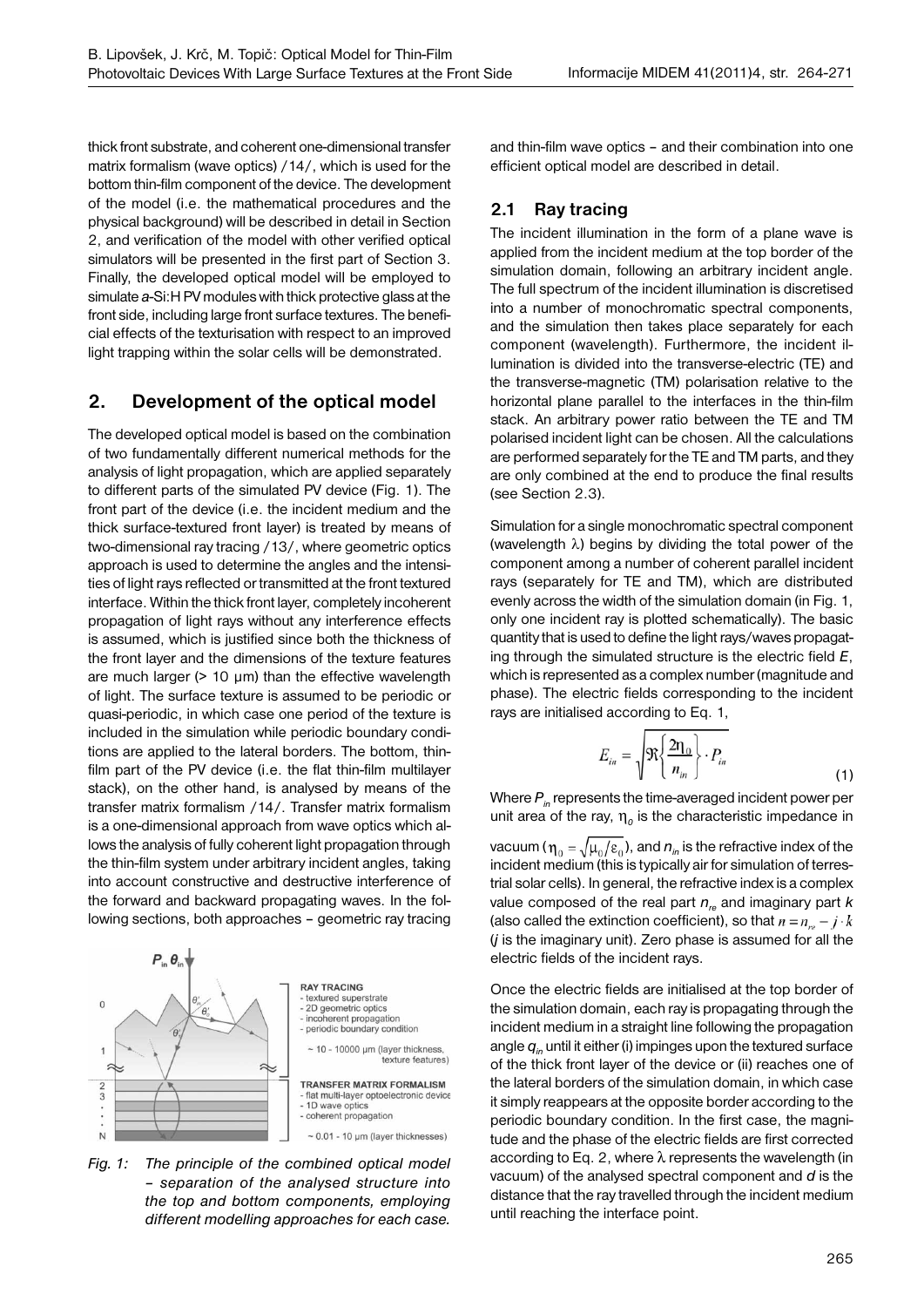$$
E = E_{in} \cdot \exp\left(\frac{-i \cdot 2\pi \cdot n_{in} \cdot d}{\lambda}\right)
$$
 (2)

To determine the reflected and the transmitted components of the electric field from the textured surface, the incident angle  $\theta_{in}$ , the angle of reflection  $\theta_o$ , and the angle of refraction  $\theta_i$  are first calculated. These are all relative angles with respect to the local inclination of the texture at the point where the ray impinges upon the surface. While the relative angle of the reflected ray is the same as the incident angle  $(\theta'_{n} = \theta'_{n})$ , the angle of the refracted (transmitted) ray  $\theta'_{n}$  is defined according to Snell's law, as shown in Eq. 3 /15/,

$$
n_{in} \cdot \sin \theta'_{in} = n_1 \cdot \sin \theta'_1 \tag{3}
$$

Where  $n_1$  represents the complex refractive index of the thick front layer. In general, the calculated angle  $\theta_i$  is also a complex value, and thus only the real part is taken to define the propagating angle of the transmitted ray. The Fresnel coefficients which determine the reflectance and the transmittance of the electric fields for the TE and TM polarised rays are then calculated according to Eq. 4 /15/.

$$
r^{TE} = \frac{n_{in} \cdot \cos \theta_{in} - n_1 \cdot \cos \theta_1'}{n_{in} \cdot \cos \theta_{in} + n_1 \cdot \cos \theta_1'}
$$
  
\n
$$
t^{TE} = 1 + r^{TE} = \frac{2 \cdot n_{in} \cdot \cos \theta_{in}'}{n_{in} \cdot \cos \theta_{in} + n_1 \cdot \cos \theta_1'}
$$
  
\n
$$
r^{TM} = \frac{n_{in} \cdot \cos \theta_1' - n_1 \cdot \cos \theta_{in}'}{n_{in} \cdot \cos \theta_1' + n_1 \cdot \cos \theta_{in}'} = \frac{2 \cdot n_{in} \cdot \cos \theta_{in}'}{\cos \theta_1' + n_1 \cdot \cos \theta_{in}'} = \frac{2 \cdot n_{in} \cdot \cos \theta_{in}'}{\cos \theta_1' + n_1 \cdot \cos \theta_{in}'} \tag{4}
$$

The reflected and the transmitted rays are then propagating further through the structure following a straight trajectory defined by the new propagating angles. The electric fields of the rays are obeying Eq. 2, where *Ein* and *nin* are replaced with  $r$ . E and  $n_{in}$  (reflected ray) or  $t \cdot E$  and  $n_{1}$  (transmitted ray). This propagation takes place until one of the following happens: (i) the ray once again impinges upon the textured interface, in which case the above procedure (Eq. 3 – 4) is repeated, (ii) the ray reaches the top border of the simulation domain and thus escapes out of the structure, contributing to the total reflectance, or (iii) the ray reaches the bottom border of the thick front layer and thus enters the bottom thin-film component of the device. In the latter case, the outgoing ray represents the incident illumination for the bottom multilayer stack which is treated by means of the transfer matrix formalism.

#### **2.2 Transfer matrix formalism**

The transfer matrix formalism is a widely established onedimensional method for simulating the propagation of electromagnetic waves through a thin-film multilayer stack with flat parallel interfaces /14/. The method is based on the distribution of the wave propagating through the medium under an arbitrary angle into two components – the transverse component which is traveling perpendicular to the flat interfaces, and the parallel component traveling

in parallel along the interfaces. The method then focuses on the propagation of the transverse wave components, since only these waves are able to interact constructively or destructively with each other, whereas the information about the full wave (transverse plus parallel) is retained within the propagating angles.

The incident waves for the bottom thin-film component of the simulated device are generated from the downwardtraveling rays coming from the top component. The transition takes place just before the interface between the thick front layer (layer 1 in Fig. 1) and the first thin layer in the thin-film stack (layer 2 in Fig. 1). The transverse electric fields of the incident waves are thus calculated from the electric fields of the outgoing rays according to Eq. 5, taking into account the propagating angle  $q<sub>i</sub>$ .

$$
E_{T, in}^{TE} = E^{TE}
$$
  
\n
$$
E_{T, in}^{TM} = E^{TM} \cdot \cos \theta.
$$
 (5)

Assuming that there is a total of *N–2* thin layers in the multilayer stack, we can calculate the complex propagation angle  $\theta_i$ , the phase thickness  $\delta_i$ , and the transverse impedance  $\eta_{\tau,i}$  for each layer in the stack (*i*) according to Eq.  $6 - 8$  /15/, where  $d_i$  represents the thickness of the layer. Furthermore, for each interface (*i*) in the thin-film multilayer stack, we can determine the transverse Fresnel coefficients given by Eq. 9. The nomenclature is chosen so that the *i*-th interface is located between the *i*-th and the (*i*+1)-th layer.

$$
\theta_i = \sin^{-1}\left(\frac{n_1}{n_i} \cdot \sin \theta_1\right) \qquad i = 2, 3, ..., N
$$
\n(6)

$$
\delta_i = \frac{2\pi \cdot n_i \cdot a_i \cdot \cos \theta_i}{\lambda} \qquad i = 2, 3, ..., N - 1 \tag{7}
$$

$$
\eta_{T,i} = \frac{n_i \cdot \cos \theta_i}{n_i \cdot \cos \theta_i}
$$
\n
$$
i = 1, 2, ..., N
$$
\n
$$
\eta_{T,i}^{TM} = \frac{\eta_0 \cdot \cos \theta_i}{n_i}
$$
\n(8)

$$
r_{T,i}^{TR} = \frac{1}{n_i \cdot \cos \theta_i + n_{i+1} \cdot \cos \theta_{i+1}} \nr_{T,i}^{TR} = 1 + r_{T,i}^{TE} = \frac{2 \cdot n_i \cdot \cos \theta_i}{n_i \cdot \cos \theta_i + n_{i+1} \cdot \cos \theta_{i+1}} \nr_{T,i}^{TM} = \frac{n_i \cdot \cos \theta_{i+1} - n_{i+1} \cdot \cos \theta_i}{n_i \cdot \cos \theta_{i+1} + n_{i+1} \cdot \cos \theta_i} \nr_{T,i}^{TM} = 1 + r_{T,i}^{TM} = \frac{2 \cdot n_i \cdot \cos \theta_{i+1}}{n_i \cdot \cos \theta_{i+1} + n_{i+1} \cdot \cos \theta_i}
$$
\n(9)

 $_{TE}$ 

The simulation of wave propagation through the thin-film stack consists of two steps. First, the reflected and the transmitted fields of the whole stack are calculated by applying the matching and the propagation matrices of the interfaces and the layers, respectively. The matching matrices *M* give the relation between the forward and the backward propagating transverse electric fields at each side of an interface (Eq. 10), whereas the propagation matrices *P* define how the fields are affected by propagating through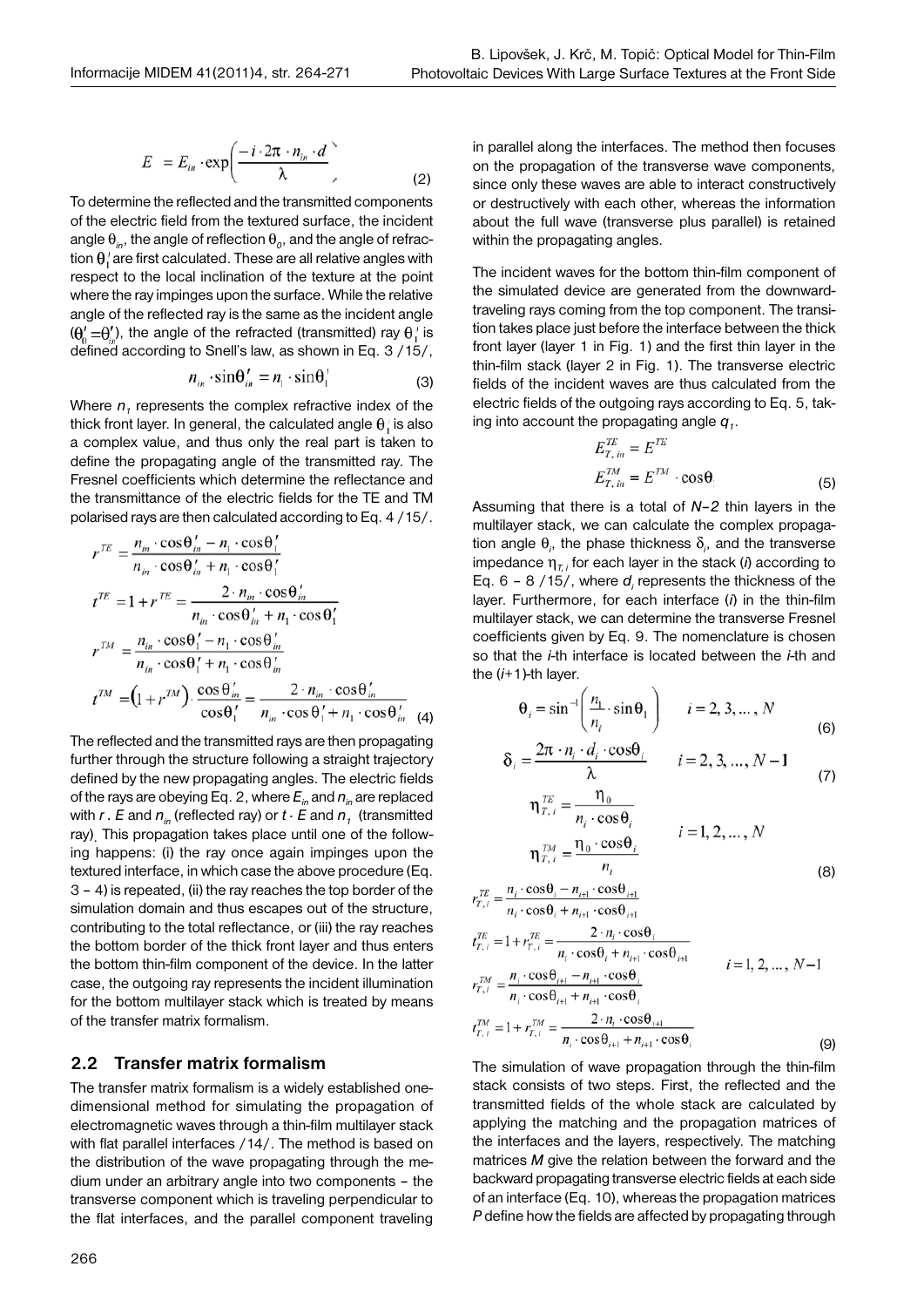a layer (Eq. 11), where indices *a* and *b* stand for the top and bottom border of the layer.

$$
\begin{bmatrix} E_{T,i}^{+} \\ E_{T,i}^{-} \end{bmatrix} = \frac{1}{t_{T,i}} \begin{bmatrix} 1 & r_{T,i} \\ r_{T,i} & 1 \end{bmatrix} \cdot \begin{bmatrix} E_{T,iH}^{+} \\ E_{T,iH}^{-} \end{bmatrix} = [M_{i}] \begin{bmatrix} E_{T,iH}^{+} \\ E_{T,iH-}^{-} \end{bmatrix}
$$
\n
$$
\begin{bmatrix} E_{T,ia}^{+} \\ E_{T,ia}^{-} \end{bmatrix} = \begin{bmatrix} \exp(j \cdot \delta_{i}) & 0 \\ 0 & \exp(-j \cdot \delta_{i}) \end{bmatrix} \cdot \begin{bmatrix} E_{T,iB}^{+} \\ E_{T,iB}^{-} \end{bmatrix} = [P_{i}] \cdot \begin{bmatrix} E_{T,iB}^{+} \\ E_{T,iB}^{-} \end{bmatrix}
$$
\n(11)

The reflected and the transmitted fields of the stack are obtained by multiplying the matrices from the incident medium (thick front layer) to the medium in transmission, as shown in Eq. 12:

$$
\begin{bmatrix} E_{T, in} \\ E_{T, reflected} \end{bmatrix} = [M_1] \cdot [P_2] \cdot [M_2] \cdot \dots \cdot [P_{N-1}] \cdot [M_{N-1}] \cdot \begin{bmatrix} E_{T, transmitted} \\ 0 \end{bmatrix}
$$
\n(12)

In the second step, the total transverse electric and magnetic fields are calculated at each interface throughout the device. This is important to determine the absorptions within the individual layers of the thin-film stack. The fields at the first interface are calculated from the incident and the reflected electric fields according to Eq. 13, and then the fields at the following interfaces are determined by applying the propagation matrix in the recursions shown in Eq. 14.

$$
\begin{bmatrix} E_{T,1} \\ H_{T,1} \end{bmatrix} = \begin{bmatrix} E_{T,in} + E_{T, reflected} \\ \frac{1}{\eta_1} (E_{T,in} - E_{T, reflected}) \\ -j\frac{1}{\eta_i} \sin(\delta_i) & -j\eta_i \sin(\delta_i) \end{bmatrix} \begin{bmatrix} E_{T,i-1} \\ H_{T,i-1} \end{bmatrix}
$$
\n
$$
i = 2, 3, ..., N-1
$$
\n(14)

Finally, the time-averaged power per unit area entering the *i*-th layer as well as the power lost within the layer can be determined from the Poynting vector according to Eq. 15.

$$
P_i = \frac{1}{2} \Re \{E_{T, i-1} \cdot H_{T, i-1}^* \} \qquad i = 2, 3, ..., N
$$
  

$$
A_i = P_i - P_{i+1} \qquad i = 2, 3, ..., N-1 \qquad (15)
$$

The summation of the power losses calculated for each ray entering the thin-film multilayer stack relative to the total incident power gives the total absorptance within each layer of the simulated optoelectronic device, whereas the power of the transmitted waves is contributing to the total transmittance.

## **2.3 Combination of ray tracing and transfer matrix formalism**

Both optical models, ray tracing in the top part (layers 0 and 1) and transfer matrix formalism in the bottom part of the structure (layers 2 – N), are then coupled iteratively at the interface between the thick front layer and the bottom multilayer stack. Rays reaching the interface from the front layer are injected as waves into the thin-film stack, whereas the waves coming back from the thin-film stack re-enter the front layer as backward-traveling rays. Simulation concludes once almost all of the light (according to some pre-defined threshold) has either escaped out of the structure (contributing to the total reflectance or the total transmittance) or has been absorbed in the device (contributing to the absorptance within the layers). The reflectance, the transmittance, and the absorptance are defined as the ratios of the reflected, transmitted and absorbed power relative to the total incident power, respectively, as defined in Eq. 16.

$$
R_{tot} = \frac{P_R}{P_{in}} \qquad T_{tot} = \frac{P_T}{P_{in}} \qquad A = \frac{P_A}{P_{in}} \tag{16}
$$

The primary input parameters of the developed optical model are the geometry and the physical properties of the simulated device, in particular (i) the description of the front surface texture, (ii) the layer thicknesses, (iii) the wavelength-dependent complex refractive indices of the materials, and (iv) the lateral boundaries (period) of the simulation domain, and the properties of the incident illumination, in particular (i) the propagation angle  $q_{in}$ , (ii) the spectral (wavelength) range, (iii) the total time-averaged power per unit area  $P_{in}$  for each spectral component, and (iv) the polarisation of light (TE and TM components with respect to the lateral plane of the device structure). The primary output parameters are (i) the total reflectance, (ii) the total transmittance of the device, and (iii) the absorptance within the individual layers of the structure.

The combined optical model was implemented in a computer simulator entitled CROWM (Combined Ray Optics / Wave Optics Numerical Model), which runs on a personal computer and allows for many advanced features primarily related to automatic optimisation of PV devices with respect to the desired output characteristics.

## **3. Simulation results**

To demonstrate the applicability of the CROWM simulator based on the developed combined optical model to the analysis of thin-film PV devices, thin-film amorphous silicon (*a*-Si:H) solar cells encapsulated in PV modules with flat and textured front glass surfaces were simulated. The basic solar cell structure without the front component (encapsulation) which was used in all the simulations is constructed as follows: front SnO<sub>2</sub>:In (ITO) transparent conductive oxide (TCO) (70 nm), *p*-*a*-SiC:H layer (10 nm), *i*-*a*-Si:H absorber (250 nm), *n*-*a*-Si:H layer (20 nm), ZnO TCO (80 nm), Ag (300 nm)/substrate. The cell is in the so-called substrate configuration with the non-transparent substrate located at the back side. In all the simulations, realistic refractive indices of all the layers comprising the solar cell were employed /12/.

## **3.1 Verification of the simulator**

To verify the CROWM simulator, the simulation results were compared to the results obtained by other verified optical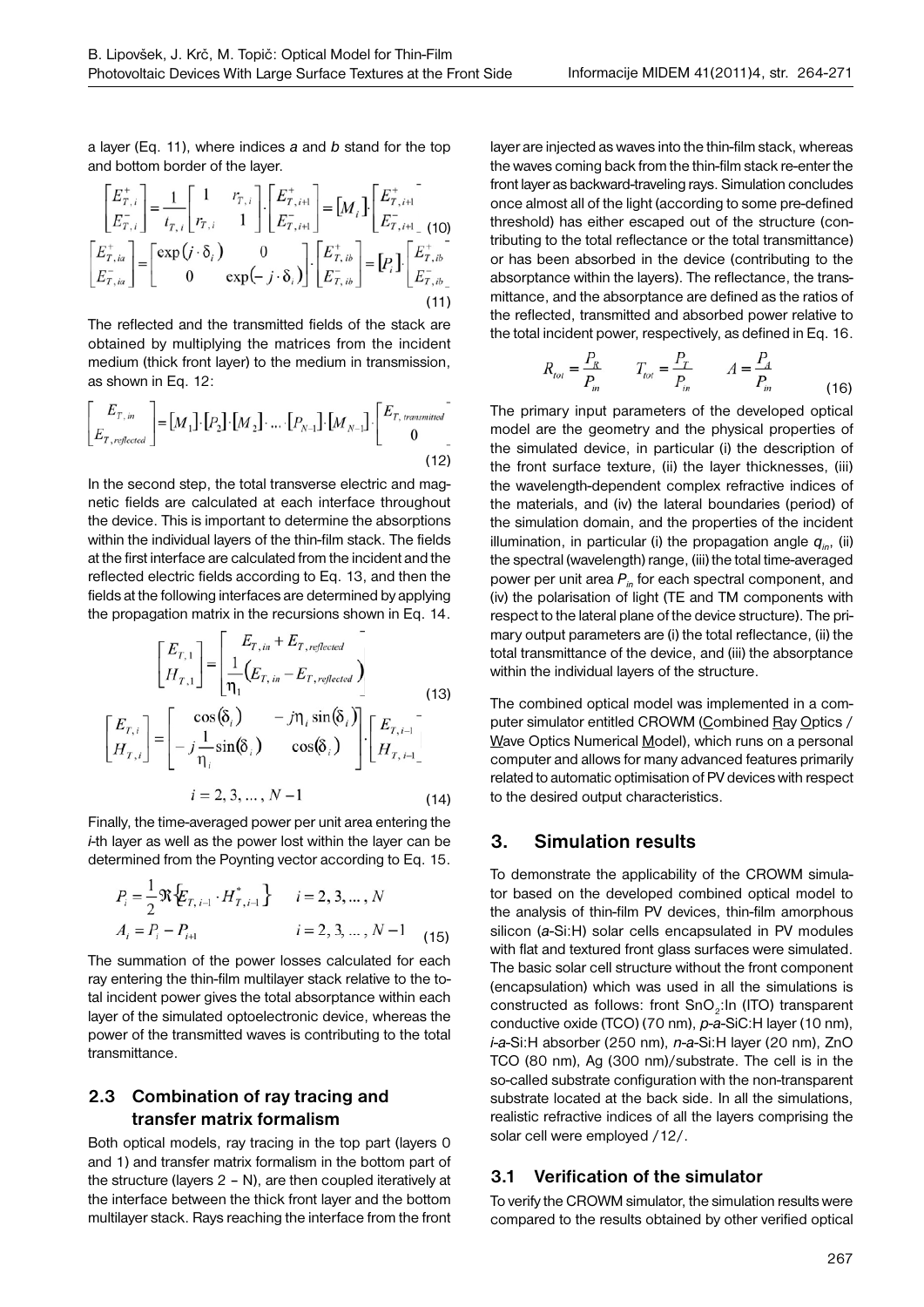simulators for the analysis of thin-film PV devices. Besides the accuracy of the results, the speed of the simulation which represents an important indicator for efficient simulation and optimisation of the analysed structures was also investigated and compared between the models, using a high-end personal computer for all the simulations.

A perfectly flat *a*-Si:H solar cell with 1 mm thick glass layer at the front side (see inset in Fig. 2) was simulated by means of the CROWM and Sun*Shine* optical simulators /7/. The Sun*Shine* is a verified and well-established onedimensional semi-coherent optical simulator based on the scalar scattering theory, applicable to nano-textured interfaces. The external quantum efficiency (*QE*) of the solar cell simulated by both optical models in the wavelength range of 350 – 800 nm is shown in Fig. 2. The *QE* was calculated as the absorptance in the *i*-*a*-Si:H layer, assuming ideal extraction of the charge carriers /7/. It can be observed that identical results are obtained in both cases (curves are overlapping). The simulation times are also similar for both optical models and result in less than 20 seconds.



#### *Fig. 2: Comparison of the quantum efficiencies simulated by means of the CROWM (full line) and SunShine optical simulators (dotted line with symbols) for the a-Si:H solar cell with flat front component (inset).*

An *a*-Si:H solar cell with surface-textured glass layer at the front side was simulated by means of the CROWM and FEMOS-2D optical simulators /8/. FEMOS-2D is a verified fully-coherent two-dimensional simulator based on rigorous solving of electromagnetic wave equations using the finite element method (FEM). However, since FEMOS-2D was not designed for simulation of layers thicker than 10 μm, the dimensions of the front glass were scaled down to comply with this limitation. Thus, a 10 μm thick glass layer with a periodic triangular surface texture with the period *P* = 10 μm and amplitude  $h = 3 \mu m$  was employed in the simulations (see inset in Fig. 3). The *QE* results obtained by both simulators are shown in Fig. 3. Good agreement between the results can generally be observed, although slightly lower values are obtained by the FEMOS-2D simulator. These discrepancies can mostly be attributed to the relatively coarse non-adaptive triangular mesh used in FEMOS-2D (10 nm element size), which was required due to the relatively large simulation domain. Despite the coarser grid, however, the FEMOS-2D simulation lasted for more than one day, whereas the simulation by the developed CROWM simulator was completed in less than half an hour (time ratio of more than 1:50). Therefore, CROWM shows great potential for efficient simulation and optimisation of solar cells with thick surface-textured front components with large textures, which can become unwieldy for the conventional numerical methods such as FEM.



*Fig. 3: Comparison of the quantum efficiencies simulated by means of the CROWM (full line) and FEMOS-2D optical simulators (dotted line with symbols) for the a-Si:H solar cell with surface-textured front component (inset).*

## **3.2 Simulation of thin-film** *a***-Si:H PV devices with thick textured protective glass**

When the solar cells are encapsulated in PV modules, they are typically covered with about 100 µm of ethylene-vinyl acetate (EVA) foil, serving as an air-tight seal, and 4 mm of flat protective glass /1/. From the optical point of view, this additional component at the front side of the solar cell represents an optical barrier for the light entering the structure. Despite the better refractive index grading which is assured in this system (the refractive indices of glass and EVA are between those of air and ITO), incoherent properties of the thick glass and EVA foil do not lead to improved, but rather worse anti-reflecting properties compared to the initial solar cell structure. Simulations with the developed optical model show that the initial non-encapsulated *a*-Si:H solar cell illuminated with the standard AM1.5 solar spectrum exhibits the short-circuit current density  $J_{\rm sc}$  = 12.43 mA/cm<sup>2</sup>. After encapsulation, however, the additional reflections at the air/glass and EVA/TCO interfaces as well as the parasitic absorption within glass and EVA foil reduce  $J_{\rm sc}$  to 11.51 mA/cm<sup>2</sup>, which is a 7.4 % decrease compared to the non-encapsulated solar cell.

To improve the performance of thin-film solar cells, light trapping within the thin absorber layers of the device needs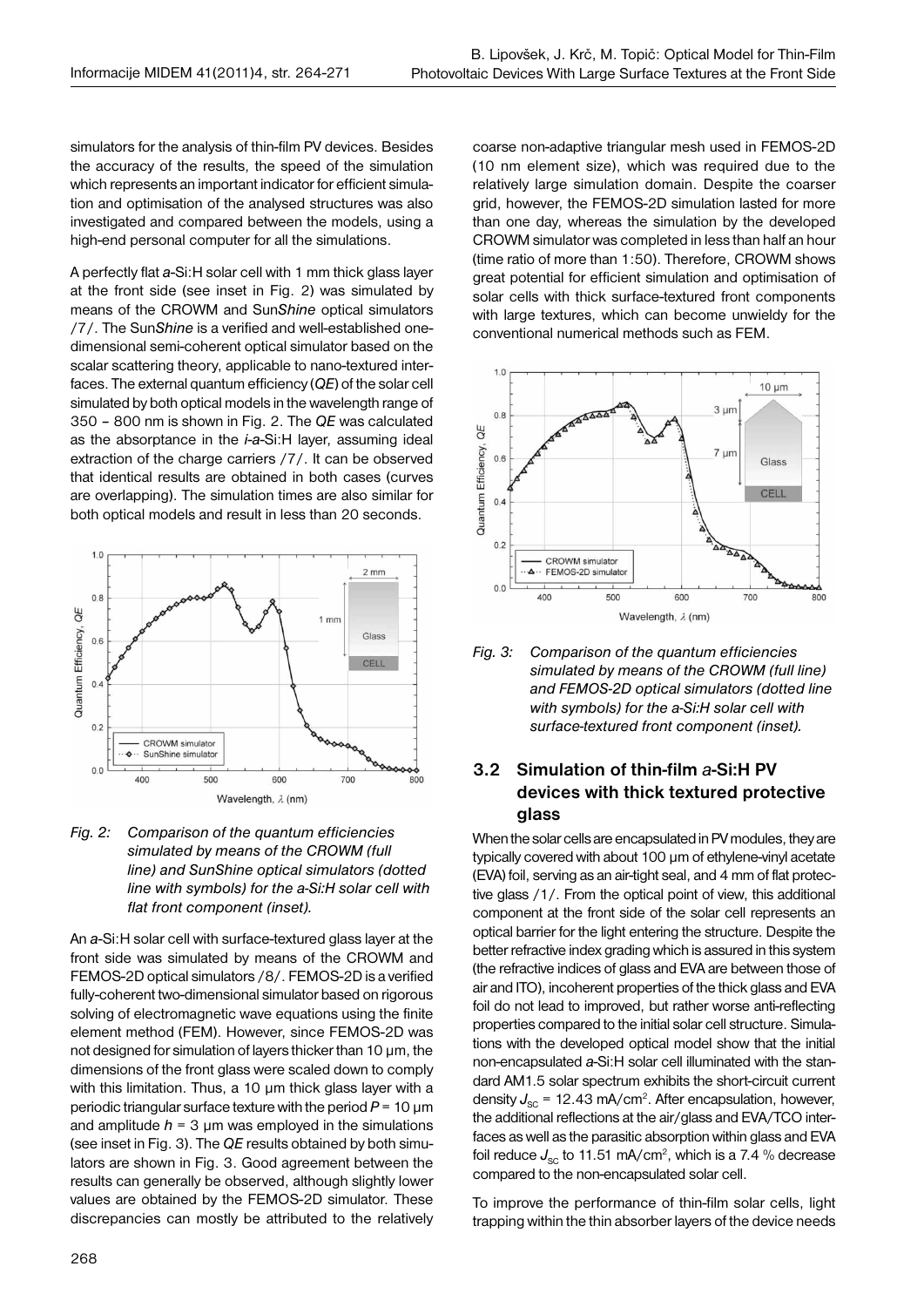to be assured. Improved light trapping in state-of-the-art *a*-Si:H solar cells is typically achieved by nano-textured internal interfaces, which introduce efficient scattering of the light propagating through the device /4/. Besides the internal interfaces, however, light scattering can also be achieved by the front protective glass. For this purpose, texturisation in form of spikes or grooves needs to be realised for example on the surface of the protective glass sheet /6/. This has two effects for the incident light rays impinging perpendicularly upon the textured surface. First, the rays transmitted through the air/glass interface are refracted into larger incident angles, which results in prolonged optical paths through the absorber layers of the cell and thus an increased  $J_{\rm sc}$ . And second, the rays reflected from the textured air/glass interface have a chance to impinge upon the interface and enter the device once more, which results in a decreased total reflectance from the solar module.

To demonstrate the light-trapping potential of the front protective glass in solar modules, flat *a*-Si:H solar cells covered with 100 µm of EVA foil and 4 mm of flat and



*Fig. 4: Structure of the a-Si:H solar cell encapsulated by 100 μm thick film of EVA foil and 4 mm thick surface-textured glass (a). The profile of the surface texture of the glass sheet is also shown (b).*

surface-textured glass are simulated by means of the CROWM simulator. The refractive indices of EVA and glass are assumed to be the same in these simulations, and thus the reflection/refraction effects at the glass/EVA interface can be neglected. In the case of texturing, quasi random triangular one-dimensional texturisation with the period of 2 mm and peak-to-peak amplitude of 1 mm is applied to the top of the front glass, as shown in Fig. 4a. A more detailed plot of the textured surface of the glass sheet is presented in Fig. 4b.

The simulated trajectories of ray propagation through the surface-textured glass prior to reaching the thin-film *a*-Si:H solar cell are plotted in Fig. 5a. The rays impinging perpendicularly upon the textured surface (thick vertical lines at

![](_page_5_Figure_8.jpeg)

*Fig. 5: Ray propagation through the surface-textured glass (a) and angular distribution of the transmitted ray power at the interface with the front TCO of the solar cell (b).*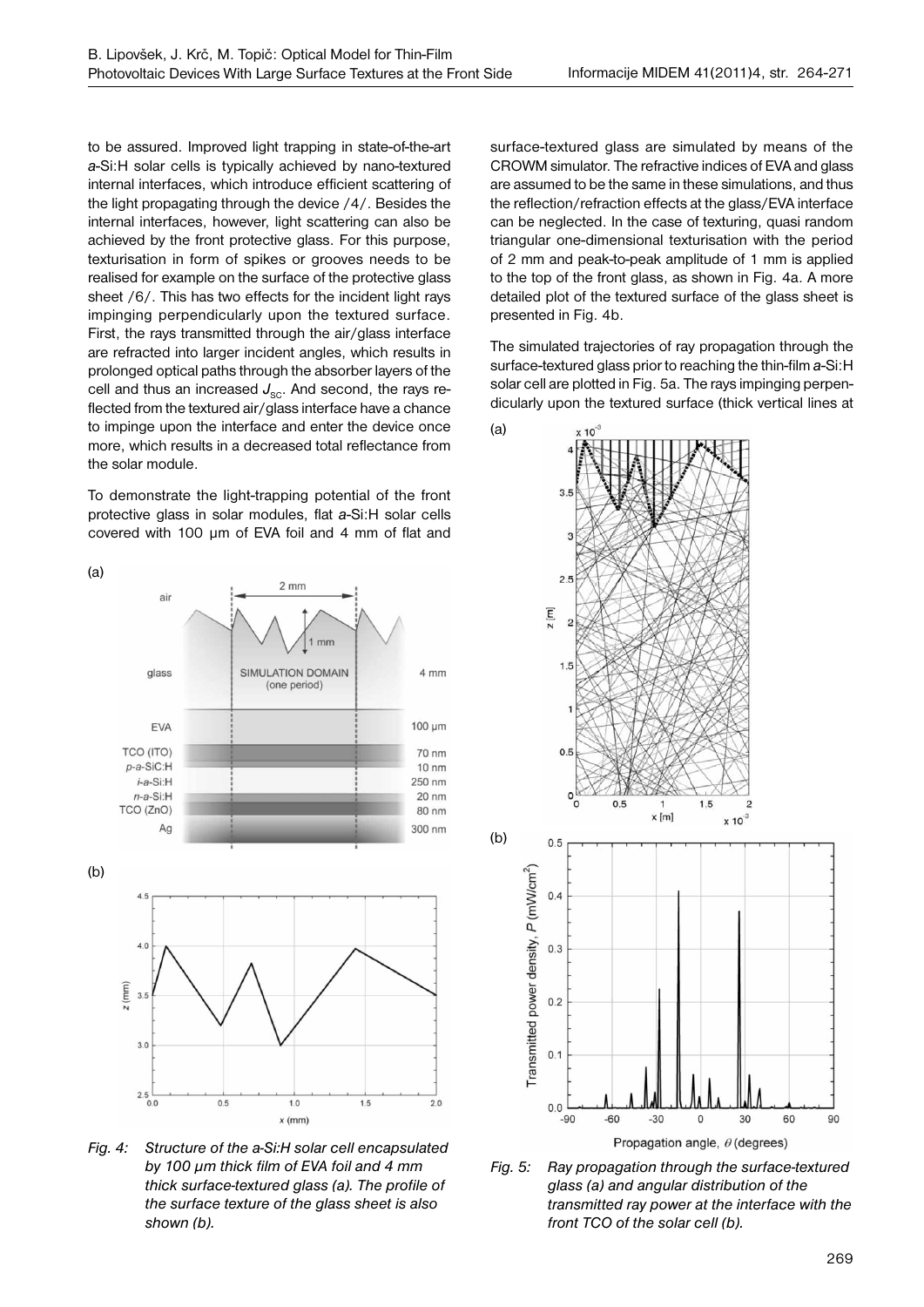the top of the figure) are refracted into large propagating angles, and multiple reflection/refraction events can also be observed, leading to lower reflectance. Simulations show that in the wavelength range of 350 – 900 nm, only 0.4 % of the total incident power is reflected by the textured air/ glass interface, whereas in the case of flat glass, this value is more than ten times larger (4.4 %). The angular distribution of the transmitted ray power at the bottom border (EVA/TCO) of the front protective layer is presented in Fig. 5b. The figure indicates that the majority of the transmitted ray power is impinging upon the underlying solar cell with incident angles larger than 20 degrees, which will result in longer effective optical paths through the thin absorber layers and thus an increased efficiency of the solar cell.

The simulated quantum efficiencies of thin-film *a*-Si:H solar cells encapsulated with flat and surface-textured glass are presented in Fig. 6. A substantial increase in *QE* over the entire wavelength range can be observed for the surfacetextured module, which can be attributed directly to the enhanced light trapping achieved by the texturisation of glass. Simulations show that  $J_{SC}$  = 13.16 mA/cm<sup>2</sup> can be achieved in this case, which is 14.3 % higher than  $J_{\rm sc}$  of the flat module (11.51 mA/cm<sup>2</sup>), and 5.9 % higher than  $J_{\infty}$  of the non-encapsulated cell  $(12.43 \text{ mA/cm}^2)$ . These results indicate that surface texturisation of the protective glass not only compensates for the negative effects of encapsulation, but further improves the short-circuit current density of the cell and thus the efficiency of the solar module. The challenge remains, however, to further optimise the morphology of the surface texturisation in order to achieve the highest possible efficiency of the photovoltaic device and to test the effect also for solar cells with nano-textured internal interfaces.

![](_page_6_Figure_4.jpeg)

*Fig. 6: Simulated quantum efficiency of thin-film a-Si:H solar cell encapsulated with flat (full line) and surface-textured glass (dashed line). CROWM simulator was used in both simulations.*

## **4. Conclusions**

An optical model based on the combination of twodimensional ray tracing and one-dimensional transfer matrix formalism was developed and applied to simulation of thin-film PV devices with thick surface-textured components at the front side. The model was implemented in the CROWM (Combined Ray Optics / Wave Optics Numerical Model) optical simulator. CROWM was verified by means of two established optical simulators based on the scalar scattering theory and the finite element method. In the case of cells with thick surface-textured front components, CROWM shows the potential to greatly reduce the simulation times and thus allows for more efficient analysis of the investigated structures. By means of the developed optical model, *a*-Si:H solar cells with flat interfaces encapsulated with thick flat and surface-textured glass were simulated. The results show that surface-textured protective glass improves light trapping within the thin absorber layers of the solar cell and thus significantly boosts the short-circuit current of the photovoltaic device.

#### **References**

- /1/ R. E. I. Schropp and M. Zeman, *Amorphous and Microcrystalline Silicon Solar Cells: Modeling, Materials and Device Technology*, 1st ed. Springer, 1998.
- /2/ J. Meier et al., "Potential of amorphous and microcrystalline silicon solar cells," *Thin Solid Films*, vol. 451-452, pp. 518-524, 2004.
- /3/ L. Ley, "Photoemission and optical properties," in *The Physics of Hydrogenated Amorphous Silicon II*, vol. 56, J. D. Joannopoulos and G. Lucovsky, Eds. Berlin, Heidelberg: Springer Berlin Heidelberg, 1984, pp. 61-168.
- /4/ A. V. Shah et al., "Basic efficiency limits, recent experimental results and novel light-trapping schemes in a-Si:H, μc-Si:H and 'micromorph tandem' solar cells," *Journal of Non-Crystalline Solids*, vol. 338-340, pp. 639-645, 2004.
- /5/ J. Meier et al., "From R&D to Large-Area Modules at Oerlikon Solar," *MRS Online Proceedings Library*, vol. 1245, 2010.
- /6/ M. Schiavoni, P. Gayout, N.-P. Harder, and U. Blieske, "Textured plate comprising asymmetrical patterns," *Patent application*, WO2007015019, 2007.
- /7/ J. Krč, F. Smole, and M. Topič, "Analysis of light scattering in amorphous Si:H solar cells by a one-dimensional semi-coherent optical model," *Progress in Photovoltaics: Research and Applications*, vol. 11, no. 1, pp. 15-26, 2003.
- /8/ A. Čampa, J. Krč, and M. Topič, "Analysis and optimisation of microcrystalline silicon solar cells with periodic sinusoidal textured interfaces by two-dimensional optical simulations," *Journal of Applied Physics*, vol. 105, no. 8, pp. 083107–083107, 2009.
- /9/ C. Haase and H. Stiebig, "Thin-film silicon solar cells with efficient periodic light trapping texture," *Applied Physics Letters*, vol. 91, p. 061116, 2007.
- /10/ C. Rockstuhl et al., "Light absorption in textured thin film silicon solar cells: A simple scalar scattering approach versus rigorous simulation," *Applied Physics Letters*, vol. 98, no. 5, p. 051102, 2011.